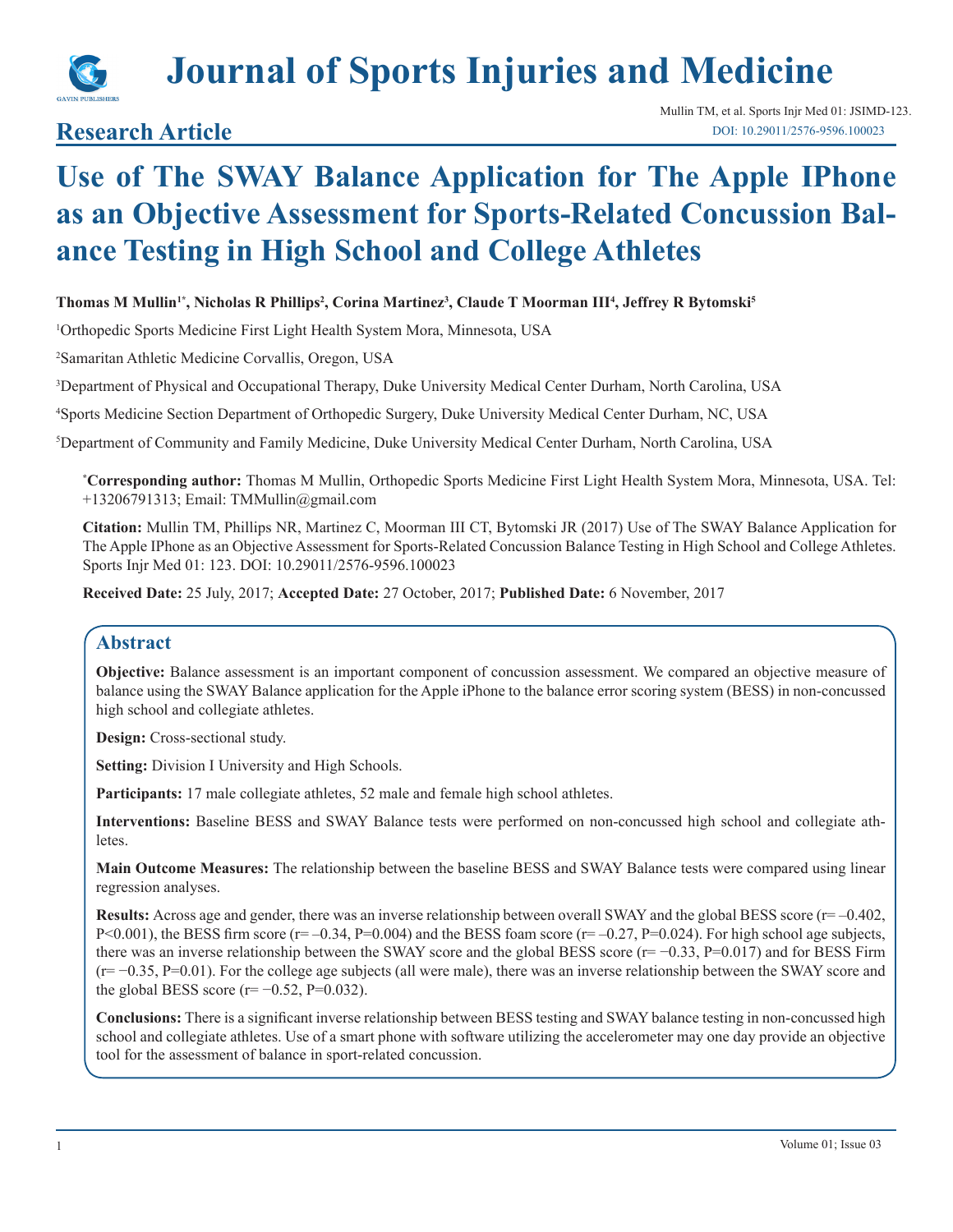**Keywords:** Balance error scoring system; College athlete; Concussion; High school athlete; SWAY balance; Traumatic brain injury

## **Introduction**

In 2010, the Centers for Disease Control and Prevention reported that over a 5-year period (2002-2006) more than 500,000 children and adolescents (0-19y) were seen in emergency departments for traumatic brain injuries, over 35,000 were hospitalized, and over 2000 died annually from head injury [1]. These numbers are probably an underestimate and are likely to only exhibit a small portion of the total head injuries in the overall population. In sport and other recreational activities some experts estimate 1.6 to 3.8 million concussions annually [2] making concussions a common occurrence in sports. Over the past 10-15 years, be it through state laws, lawsuits, news media, or documentaries, concussion awareness has increasingly come to the public forefront. The high prevalence and public notoriety demonstrates the importance of understanding current practice patterns in the evaluation and management of concussions. Additionally, the risks of repeat concussion and returning to sport too quickly following head injury are well known, thus making diagnostic accuracy more important. One issue with this injury is the lack of objective clinical tests that are sensitive and specific to concussive injury.

As concussion awareness increases and evaluation becomes more commonplace, a standardized assessment tool or protocol is critical. Objective information, once validated, may likely prove itself useful in the process of concussion assessment, diagnosis, and return-to-play decisions. While there are several methods available to test for and serially follow concussions, each is not without limitation(s) such as time, cost, the subjective nature of evaluator interpretation, and the degree to which the player is forthcoming about symptoms. One sign that is frequently included in sideline screening tools is balance. Through a variety of neural pathways, postural stability can be compromised following a concussive episode [3-5]. The Balance Error Scoring System (BESS) was developed as an attempt to standardize balance testing on the sideline or in the training room and has become an accepted method for balance testing. While many sources accept the variability in scoring subjectivity, others have demonstrated that selected aspects of BESS testing lack sufficient reliability [6,7]. As a result, efforts are underway to improve the objectivity of scoring balance tests [8-10].

Our goal was to determine, in high school and college age athletes, the validity of a recently released application for a smartphone that quantifies postural sway [11] (iPhone; SWAY Balance; SWAY Medical; Tulsa, Oklahoma). SWAY Balance uses similar challenges to the BESS, but provides an objective numeric value about the subject's ability to maintain balance.

## **Methods**

Sixty-nine healthy high school and collegiate athletes between 14 and 22 years (overall mean age=16.7 $\pm$ 2.1 years) participated in the study. There were 28 females  $(41\%$ , age= $15.4\pm1.3$ years) and 41 males (59%, age=17.6±2.1 years). A total of 17 were NCAA Division I collegiate athletes (all male, 25%, age=19.5±1.4 years) and 52 were high school athletes (75%, age=  $15.8 \pm 1.3$ ) years; Table 1). Subjects were excluded if they had more than two self-reported previous concussions, if a concussion occurred in the previous six months, if they had residual concussion symptoms or had not been cleared for return to play (defined as full sporting activities without restriction) and if they had any injury or condition (lower extremity or otherwise) that affected their balance or ability to perform testing, e.g. ankle sprain, fracture, etc. The Duke University Institutional Review Board approved all protocols. All participants and their parent or legal guardian provided written informed consent.

|                                                                           |           | High School | College   |          |  |  |  |
|---------------------------------------------------------------------------|-----------|-------------|-----------|----------|--|--|--|
|                                                                           | Male      | Female      | Male      | Female   |  |  |  |
| N                                                                         | 24        | 28          | 17        |          |  |  |  |
| Age, Years<br>(SD)                                                        | 16.3(1.2) | 15.4(1.3)   | 19.5(1.4) |          |  |  |  |
| Primary Sport <sup>a</sup>                                                |           |             |           |          |  |  |  |
| Football                                                                  | 22        |             | 15        | $\Omega$ |  |  |  |
| Soccer                                                                    | 0         | 16          | 0         |          |  |  |  |
| Lacrosse                                                                  | $\theta$  | 0           |           |          |  |  |  |
| Track                                                                     | $\theta$  | O           |           |          |  |  |  |
| Wrestling                                                                 |           | O           | $\theta$  |          |  |  |  |
| Unknown                                                                   | 2         | 12          | 0         |          |  |  |  |
| <sup>a</sup> One high school male identified both football and wrestling. |           |             |           |          |  |  |  |

**Table 1:** Subject characteristics.

#### **Experimental Protocol**

There were two separate tests for balance assessment performed for this study. A familiarization period was given to allow participants to experience the stance and surface conditions of the BESS and SWAY protocols. SWAY Balance (SWAY Medical; Tulsa, OK, USA) is an Apple iPhone application that uses the smartphone's triaxial accelerometer to quantify postural sway during the performance of five stationary positions. Each position was performed for 10 seconds on a firm surface in a quiet room with the eyes closed. The iPhone was turned on and the SWAY application was started. The subject's basic demographic data was entered into the SWAY application. The subject was verbally informed about what the test would involve and what to expect; all questions were answered prior to beginning the test. Once each subject was fully informed about the test, each subject was given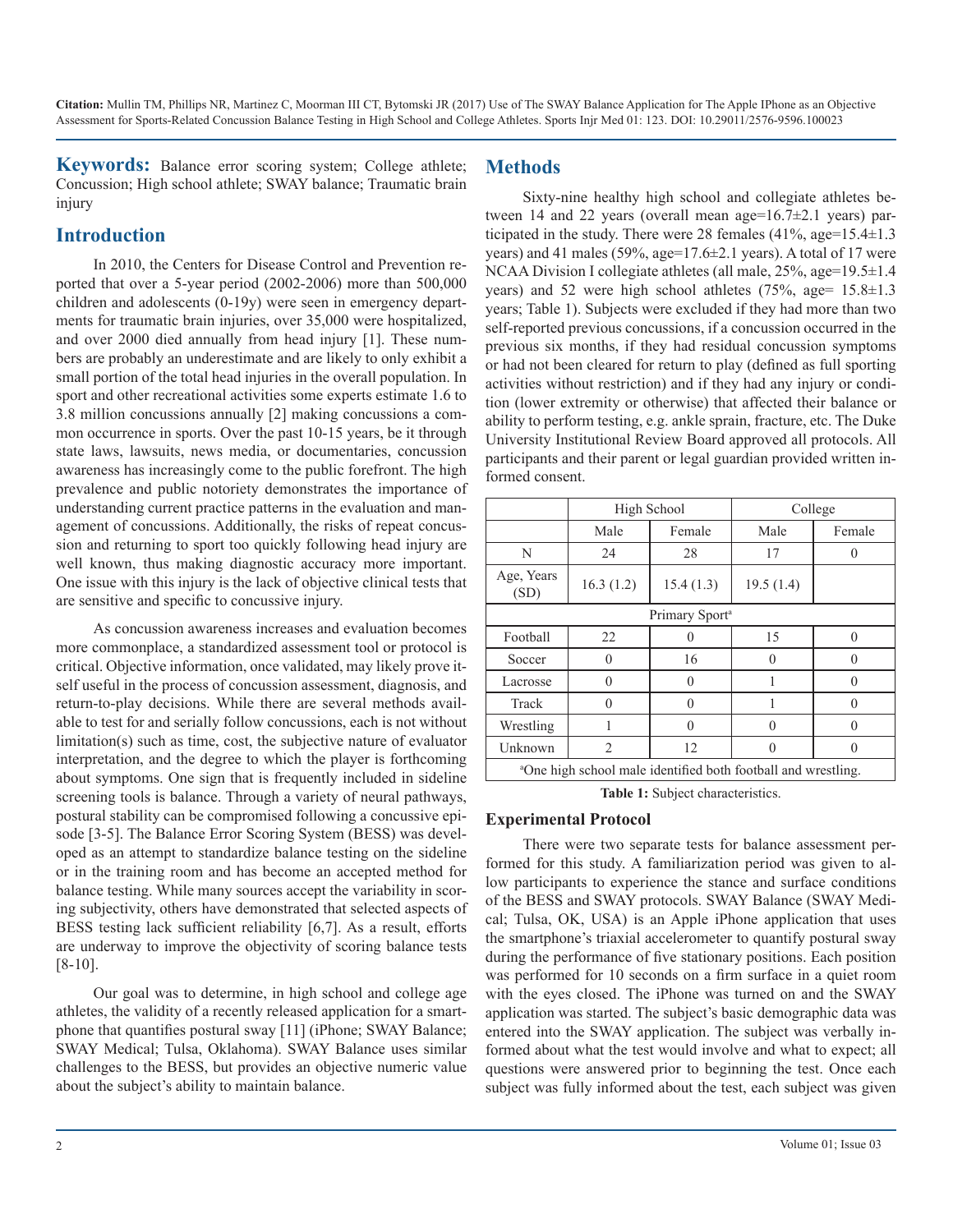**Citation:** Mullin TM, Phillips NR, Martinez C, Moorman III CT, Bytomski JR (2017) Use of The SWAY Balance Application for The Apple IPhone as an Objective Assessment for Sports-Related Concussion Balance Testing in High School and College Athletes. Sports Injr Med 01: 123. DOI: 10.29011/2576-9596.100023

the iPhone, instructed to press the start button, bring their arms to their chest to hold the iPhone firmly against their chest and then close their eyes. Each position was held for 10-seconds at which time the iPhone played a tone indicating the end of the particular balance position. The subject was instructed to open their eyes, reset him or herself and when ready to position themselves for the next trial. The subject then pressed start and the above procedure was followed identically for each subsequent trial. The SWAY application uses five test positions: standing with the feet together, tandem stance (heel-to-toe) with right foot forward, tandem stance with left foot forward, left single leg stance, and right single leg stance (Figure 1).



Figure 1: SWAY Balance test positions<sup>a</sup>. <sup>a</sup>Eyes are closed for each trial. Each position held for 10-seconds. iPhone is pressed against the sternum with both hands. A tone indicates the end of each 10-second trial.

Output of the triaxial accelerometer was reported as a SWAY score after completion of the five stationary positions. The SWAY score is based on a proprietary algorithm to determine thoracic SWAY on a scale of 0 to 100 where a score of 100 is perfectly stable and a score of 0 is unstable. The score is displayed on the iPhone at the completion of the test and was recorded on a paper data sheet. The data was entered into an Excel spreadsheet and securely stored. Throughout the course of the study two medical doctors and one licensed doctor of physical therapy conducted the SWAY Balance portion of the study; only one provider was required to test each individual subject.

The BESS testing portion of the study requires identifying the dominant leg (defined as the preferred kicking leg). BESS testing is performed barefoot. Balance is assessed during six positions.

- Position 1: Double-leg stance on a firm surface.
- Position 2: Single-leg stance on a firm surface.
- Position 3: Tandem stance on a firm surface.
- Position 4: Double-leg stance on a foam surface.
- Position 5: Single-leg stance on a foam surface.
- Position 6: Tandem stance on a foam surface.

The AIREX Balance Pad, Model 81000, (Airex AG; Sins, Switzerland) was used for the foam surface positions. For each position, the participants were instructed to keep their hands on their hips and eyes closed. The double-leg stance conditions required that the participant keep both feet on the testing surface with medial malleoli in contact. Single-leg stances were performed on the non-dominant leg while lifting the foot of the dominant leg off the testing surface. Tandem stance positions had participants place their feet heel to toe with the non-dominant foot in the rear. Participants were told to remain as still as possible while maintaining the test positions and to only open their eyes to reposition themselves following a loss of balance. Each trial lasted 20 seconds and began when the subject was stable for a minimum of one second and gave a verbal cue to begin the test. A digital timer with an alarm set for 20 seconds kept timing consistent for all BESS assessments. At the end of each testing position the subjects were allowed to reset themselves prior to beginning the next position. BESS testing was performed by one college level sports medicine physician and three collegiate athletic trainers. There was one provider used to perform the BESS test per subject. The medical physician had five years of BESS experience performing a minimum of 50 BESS tests per year. The BESS experience for the athletic trainers ranged from 3 years to 12 years with a range of 75 -100 BESS tests per year. Converse to the SWAY score, where a higher score indicates better balance, BESS testing measures the errors performed meaning that a higher score indicates worse balance. Scoring involves assigning one point for each of the following balance errors. Errors are summed for the three conditions on the floor (FIRM), the three conditions on the foam pad (FOAM) and for all six conditions (Overall):

- Moving the hands off of the hips
- Opening the eyes
- Step, stumble, or fall
- Hip abduction/flexion beyond 30 degrees
- Lifting the forefoot/heel off the testing surface
- Remaining out of the test position for  $>5$  seconds

#### **Statistical Analyses**

Routine descriptive statistics were used to summarize the data. Linear regression analyses were performed to evaluate the relationship between the three BESS score measures (overall BESS, BESS firm, and BESS foam) and the SWAY score. In addition to comparing the scores across all participants, relationships were also determined for various subsets (gender, competitive level). A P-value ≤0.05 was considered statistically significant. SAS version 9.2 (SAS Institute; Cary, North Carolina, USA) was used for all analyses.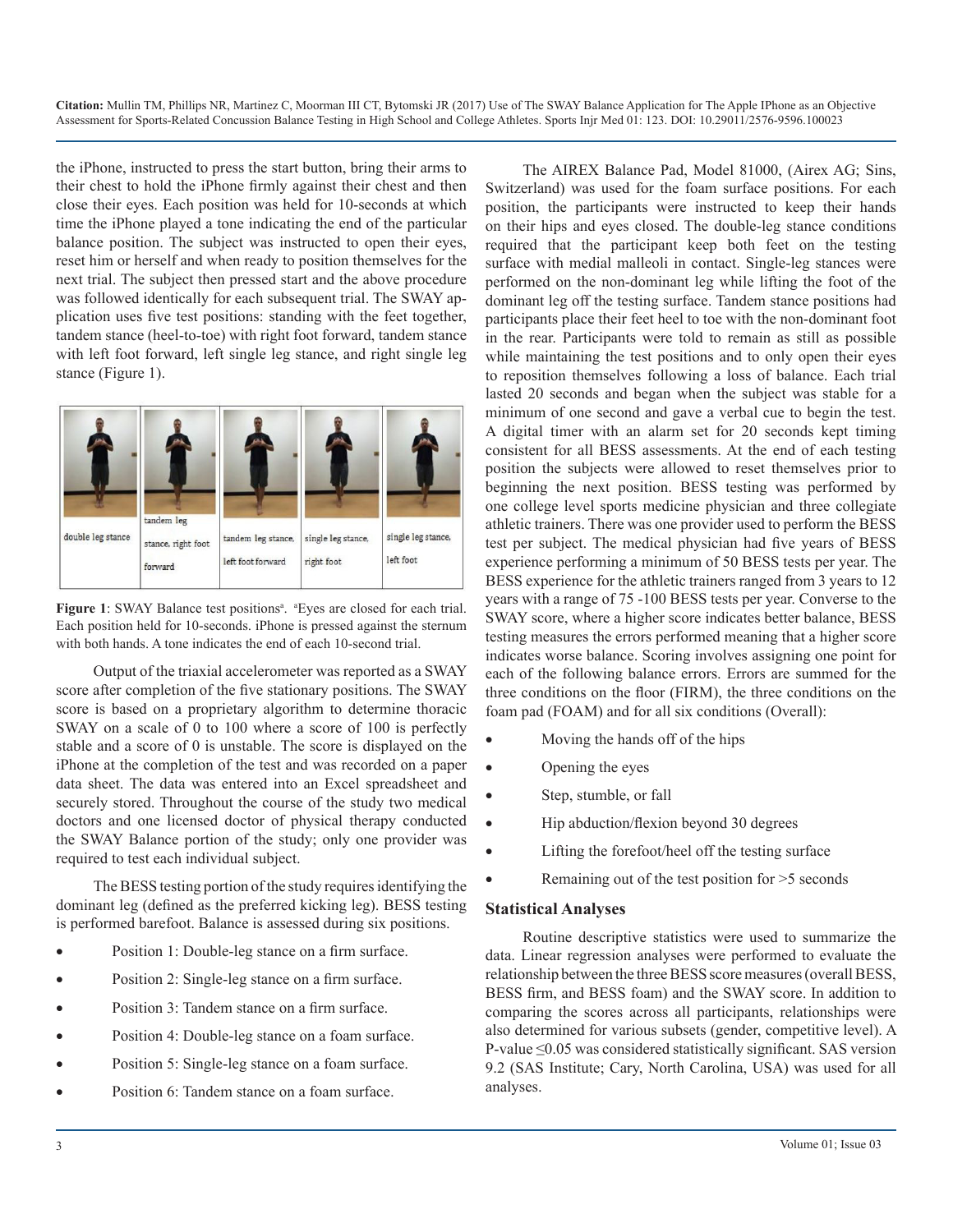**Citation:** Mullin TM, Phillips NR, Martinez C, Moorman III CT, Bytomski JR (2017) Use of The SWAY Balance Application for The Apple IPhone as an Objective Assessment for Sports-Related Concussion Balance Testing in High School and College Athletes. Sports Injr Med 01: 123. DOI: 10.29011/2576-9596.100023

## **Results**

Scores for all the balance tests are presented in Table 2. There were no differences for any of the tests by gender (P values ranged from 0.29 to 0.69) or by competitive level (P values ranged from 0.25 to 0.91). The absence of college-age females precluded an analysis of the full gender by competitive level interaction.

|                      | High school     |                    | College         |                   | Overall          |                    | Overall         |                     |                            |
|----------------------|-----------------|--------------------|-----------------|-------------------|------------------|--------------------|-----------------|---------------------|----------------------------|
|                      | Male $(n=24)$   | Female<br>$(n=28)$ | Male $(n=17)$   | Female<br>$(n=0)$ | Male<br>$(n=41)$ | Female<br>$(n=28)$ | $HS$ (n=52)     | College<br>$(n=17)$ | <b>OVERALL</b><br>$(N=69)$ |
| <b>SWAY</b><br>Score | $80.0 \pm 14.5$ | $80.2 \pm 14.7$    | $75.1 \pm 18.1$ |                   | $77.9 \pm 16.1$  | $80.25 \pm 14.7$   | $80.1 \pm 14.5$ | $75.1 \pm 18.1$     | $78.9 \pm 15.5$            |
| <b>Bess Score</b>    | $15.0 \pm 6.4$  | $14.5 \pm 5.4$     | $7.8 \pm 1.9$   |                   | $15.4 \pm 6.9$   | $14.5 \pm 5.4$     | $14.7 \pm 5.9$  | $16.0 \pm 7.8$      | $15\pm 6.4$                |
| Bess Firm            | $4.3 \pm 3.6$   | $3.4 \pm 2.9$      | $2.9 \pm 0.7$   |                   | $4.2 \pm 3.3$    | $3.4 \pm 2.9$      | $3.8 \pm 3.2$   | $4.0 \pm 2.9$       | $3.8 \pm 3.1$              |
| Bess Foam            | $3.8 \pm 0.8$   | $11.1 \pm 3.3$     | $10.8 \pm 3.0$  |                   | $10.8 \pm 3.5$   | $11.1 \pm 3.3$     | $10.9 \pm 3.5$  | $10.8 \pm 3.0$      | $10.9 \pm 3.4$             |

**Table 2:** Means and standard deviations of errors by test scores.

The results of the linear regression analyses are summarized in Table 3. There was a significant negative correlation between overall SWAY and the global BESS score  $(r=0.402, P<0.001)$ , the BESS firm score  $(r=-0.34, P=0.004)$  and the BESS Foam score  $(r=-0.402, P=0.001)$ .  $0.27, P=0.024$ .

| <b>BESS</b> scores | $r =$   | $P =$   | Y-intercept | slope   | s.e.e      |
|--------------------|---------|---------|-------------|---------|------------|
| Overall            | $-0.40$ | < 0.001 | 28.06       | $-0.16$ | 5.86       |
| Firm               | $-0.34$ | 0.004   | 0.27<br>ے . | $-0.07$ | 2.97       |
| Foam               | $-0.27$ | 0.024   | 15.57       | $-0.06$ | 227<br>ے ۔ |

Table 3: Summary of the overall (n=69) linear regression analysis of SWAY with the BESS scores s.e.e = standard error of estimate.

Subgroup analyses (gender, competitive level) were also performed to evaluate the correlation between the SWAY score and the various BESS scores. For males (n=41), there was a significant negative correlation between the SWAY score and the global BESS score ( $r=0.47$ ,  $P=0.002$ ) and the BESS Foam ( $r=$ 0.42, P=0.007), but not for BESS Firm (r=-0.28, P=0.7). For females (n=28, all were high school aged), there was no correlation between the SWAY score and the global BESS score (r=-0.25,  $P=0.203$ ) or with BESS Foam ( $r=0.04$ ,  $P=0.85$ ), but there was a significant correlation with BESS Firm (r=-0.43, P=0.023).

For the high school subjects  $(n=52)$ , there was a significant correlation between the SWAY score and the global BESS score  $(r= 0.33, P=0.017)$  and for BESS Firm  $(r= 0.35, P=0.01)$ , but not with the BESS Foam  $(r=0.23, P=0.11)$ . For the college age subjects (n=17, all were male) there was a significant correlation between the SWAY score and the global BESS score  $(r= 0.52, P=0.032)$ , but not for BESS Firm  $(r= 0.32, P=0.21)$  or with BESS Foam  $(r=0.33, P=0.21)$ P=0.08),

## **Discussion**

Our purpose was to determine the validity of the SWAY Balance mobile phone application with the established Balance Error Scoring System. Our results suggest that the SWAY Balance application correlates with standard BESS testing when evaluating the balance of high school and college age athletes who have no ongoing concussive symptoms. This study does not conclude that the SWAY Balance application should then be considered to be the solitary tool evaluation or diagnosis of concussion. Our results indicate that this quick and easy to administer test can objectively identify balance ability in non-concussed athletes by giving results that are consistent with the previously-validated BESS testing; both appear to be evaluating similar constructs.

The overall mean for the SWAY test was 78.9±15.5, which is consistent with current reports [12] or marginally higher [13]. The mean overall BESS score was  $15\pm6.4$ , which is also consistent with other reports [7.10,14]. Various aspects of reliability for the BESS range from 0.50 to 0.98 [7]; similar results for the SWAY have yet to be established. While a significant negative correlation was noted for most overall group analyses, this was not the case in all groups-there were no statistically significant correlations between SWAY and BESS Global and BESS Foam in females nor was there a correlation between SWAY and BESS Firm in males. This may likely be attributed to our small sample size and should be further evaluated in future studies. Specifically, college-age female athletes will need to be further studied as none were included in our study.

While the significant correlations indicate that SWAY and BESS appear to be measuring similar constructs, if SWAY is used